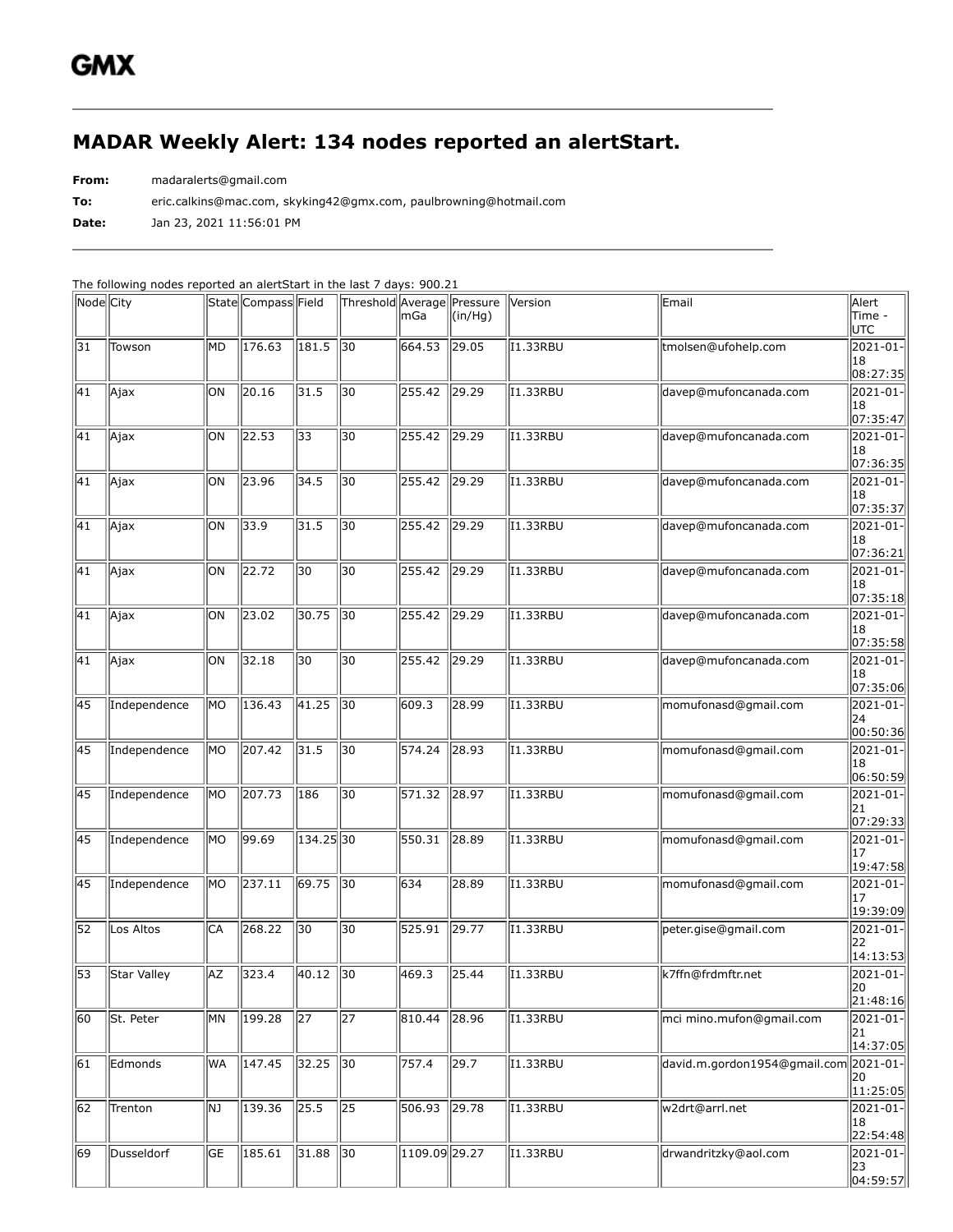| 69              | Dusseldorf          | GE              | 188.73 | $31.12$ 30     |                 | $1103.02$ <sub>29.2</sub> |                 | II.33RBU               | drwandritzky@aol.com       | 2021-01-<br>22                      |
|-----------------|---------------------|-----------------|--------|----------------|-----------------|---------------------------|-----------------|------------------------|----------------------------|-------------------------------------|
|                 |                     |                 |        |                |                 |                           |                 |                        |                            | 11:55:34                            |
| 70              | St. Louis           | lмo             | 108.34 | 26.25          | $\sqrt{26}$     | 314.99                    | 29.38           | <b>I1.33RBU</b>        | henry.house@me.com         | 2021-01-<br>211<br>7:19:45          |
| 76              | Royal Palm<br>Beach | FL              | 94.76  | 38.25          | $\parallel$ 30  | 719.51                    | 30.26           | I1.33RBU               | dgh3815@aol.com            | 2021-01-<br> 19<br>19:25:19         |
| 77              | Hanover             | МD              | 130.72 | 25.88          | 22              | 719.37                    | 30.18           | I1.33RBU               | jsegna@verizon.net         | 2021-01-<br>24<br> 11:39:37         |
| 85              | New York            | lΝY             | 248.36 | 30.75          | $\sqrt{30}$     | 814.64                    | 30.13           | 11.33RBU               | girlievegan@icloud.com     | 2021-01-<br>24                      |
| 87              | Oaklandon           | IN              | 22.34  | $\sqrt{25.12}$ | $\sqrt{25}$     | 684.92                    | 28.95           | I1.33RBU               | cyclotourist@bellsouth.net | 07:07:45<br>2021-01-<br>21          |
| 91              | Sanford             | FL              | 110.16 | 30.75          | $\parallel$ 30  | 721.27                    | 30.21           | I1.33RBU               | pame01@yahoo.com           | 11:25:05<br>$ 2021 - 01 -$<br> 19   |
| 91              | Sanf ord            | FL              | 104.54 | 38.25          | 30              | 893.6                     | 30.29           | $\overline{11}$ .33RBU | pame01@yahoo.com           | 04:32:40 <br>2021-01-<br>20         |
| 91              | Sanford             | lfL.            | 109.38 | 34.5           | $\overline{30}$ | 721.27                    | 30.21           | <b>I1.33RBU</b>        | pame01@yahoo.com           | 06:19:26 <br>2021-01-<br>19         |
| 91              | Sanford             | lfL             | 101.47 | 34.12          | $\sqrt{30}$     | 681.97                    | 30.17           | 11.33RBU               | pame01@yahoo.com           | 04:34:32 <br>2021-01-<br>19         |
| 91              | Sanford             | FL              | 122.93 | 36.38          | 30              | 763.91                    | 30.21           | <b>I1.33RBU</b>        | pame01@yahoo.com           | 00:42:19<br>2021-01-<br>19          |
| 91              | Sanford             | FL              | 94.47  | 31.5           | 30              | 658.8                     | 30.18           | I1.33RBU               | pame01@yahoo.com           | 04:49:49 <br>$ 2021 - 01 -$<br> 19  |
| 91              | Sanford             | FL              | 121.31 | 39.38          | 30              | 763.91                    | 30.21           | $\overline{11}$ .33RBU | pame01@yahoo.com           | 01:07:10 <br>2021-01-<br>19         |
| 91              | Sanford             | lfL.            | 90.86  | 37.5           | $\overline{30}$ | 693.29                    | $\overline{30}$ | <b>I1.33RBU</b>        | pame01@yahoo.com           | 04:51:34<br>$2021 - 01$<br>18       |
| 91              | Sanford             | FL              | 108.82 | 46.5           | $\overline{30}$ | 691.84                    | 30.21           | 11.33RBU               | pame01@yahoo.com           | 01:31:04 <br>2021-01-<br>19         |
| 91              | Sanford             | FL              | 115.4  | 30             | 30              | 721.27                    | 30.21           | <b>I1.33RBU</b>        | pame01@yahoo.com           | 04:23:23 <br>$ 2021 - 01 -$<br>  19 |
| 91              | Sanford             | FL              | 103.53 | $\vert$ 46.5   | 30              | $\sqrt{746.46}$           | 30.21           | $\overline{11}$ .33RBU | pame01@yahoo.com           | 04:31:32 <br>2021-01-<br> 19        |
| 91              | Sanford             | FL              | 110.48 | $\sqrt{39}$    | $\overline{30}$ | 721.27                    | 30.21           | I1.33RBU               | pame01@yahoo.com           | 05:10:41<br>2021-01-<br> 19         |
| 91              | Sanford             | FL              | 108.66 | 33.75          | $\sqrt{30}$     | 721.27                    | 30.21           | 11.33RBU               | pame01@yahoo.com           | 04:33:41<br>2021-01-<br> 19         |
| 91              | Sanford             | lfL.            | 96.96  | 32.62          | $\sqrt{30}$     | 681.97                    | 30.17           | 11.33RBU               | pame01@yahoo.com           | 04:34:53<br>2021-01-<br>19          |
| 91              | Sanford             | FL              | 122.64 | 34.88          | $\parallel$ 30  | 763.91                    | 30.21           | I1.33RBU               | pame01@yahoo.com           | 00:42:53 <br>2021-01-<br>19         |
| 91              | Sanford             | FL              | 93.07  | 30             | 30              | 658.8                     | 30.18           | I1.33RBU               | pame01@yahoo.com           | 04:50:39 <br>2021-01-<br>19         |
| 91              | Sanford             | FL              | 110.1  | 30.75          | $\sqrt{30}$     | 721.27                    | 30.21           | I1.33RBU               | pame01@yahoo.com           | 01:11:54<br>2021-01-<br> 19         |
| 91              | Sanford             | FL              | 122.35 | $33.38$ 30     |                 | 763.91                    | 30.21           | 11.33RBU               | pame01@yahoo.com           | 04:30:27 <br>$ 2021 - 01 -$<br> 19  |
| 91              | Sanford             | lfL.            | 108.58 | 30             | $ 30\rangle$    | 721.27                    | 30.21           | 11.33RBU               | pame01@yahoo.com           | 04:52:28 <br>2021-01-<br>19         |
| $\overline{91}$ | Sanford             | $ \mathsf{FL} $ | 96.34  | $\vert$ 114    | $\sqrt{30}$     | $\sqrt{713.28}$           | 30.3            | I1.33RBU               | pame01@yahoo.com           | 04:32:06 <br>$ 2021 - 01 -$         |
|                 |                     |                 |        |                |                 |                           |                 |                        |                            |                                     |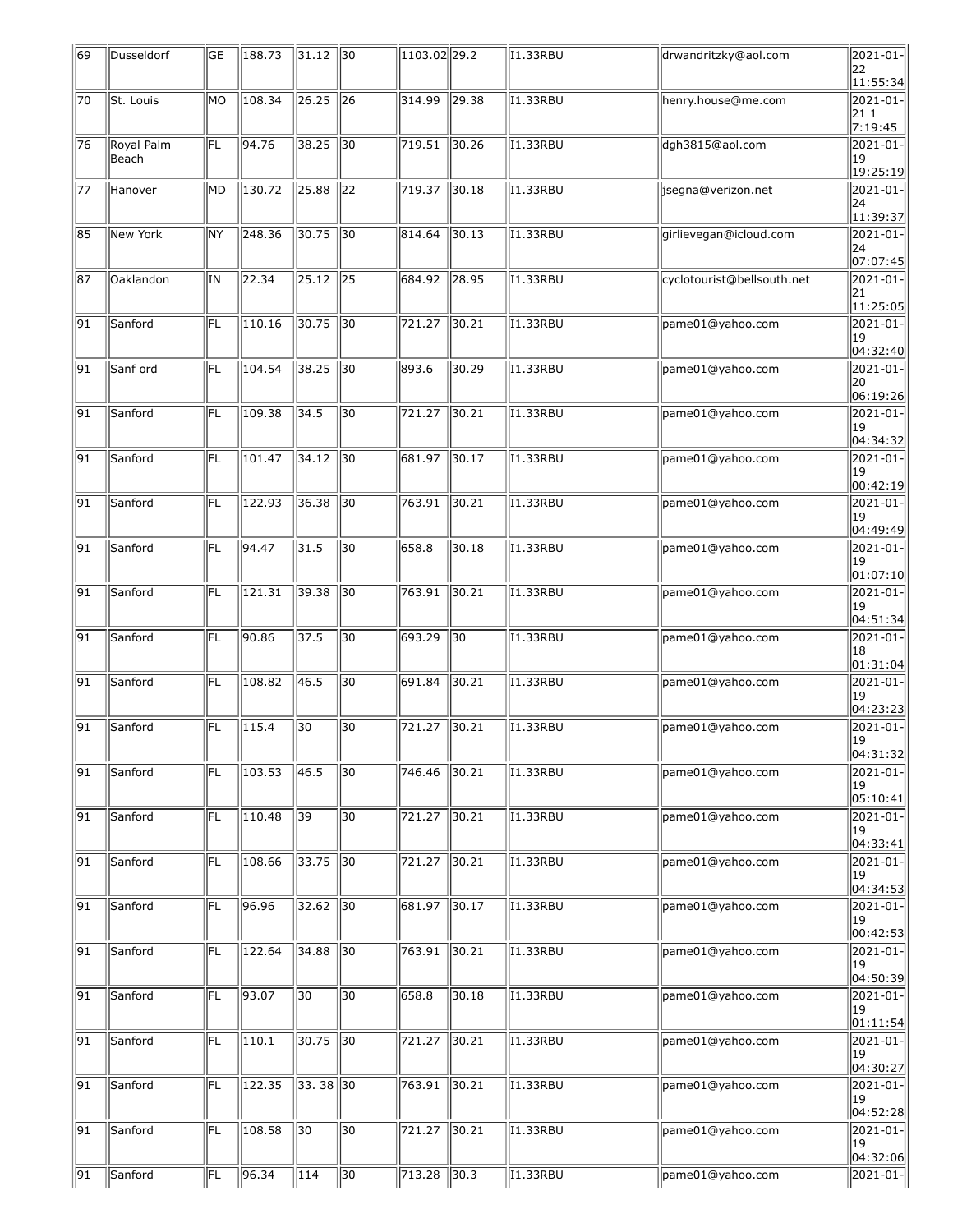|                 |                |           |        |                |                 |                     |                |                       |                     | $\parallel$ 20<br> 04:35:36             |
|-----------------|----------------|-----------|--------|----------------|-----------------|---------------------|----------------|-----------------------|---------------------|-----------------------------------------|
| 91              | <b>Sanford</b> | FL        | 110.13 | 33             | 30              | 721.27              | $\vert$ 30.21  | I1.33RBU              | pame01@yahoo.com    | 2021-01-<br> 19<br>04:34:22             |
| 91              | Sanford        | lfl       | 99.11  | 35.62          | $\sqrt{30}$     | 681.97              | 30.17          | <b>I1.33RBU</b>       | pame01@yahoo.com    | 2021-01-<br>19<br> 00:41:55             |
| 91              | Sanford        | IFL       | 121.2  | 34.88          | $\overline{30}$ | 763.91              | 30.21          | I1.33RBU              | pame01@yaho o.com   | 2021-01-<br>19<br> 04:49:23             |
| 91              | Sanford        | FL        | 92.71  | 33             | 30              | 658.8               | 30.18          | 11.33RBU              | pame01@yahoo.com    | 2021-01-<br>19<br> 01:06:36             |
| 91              | Sanford        | FL        | 121.94 | 34.12          | 30              | 763.91              | $\sqrt{30.21}$ | I1.33RBU              | pame01@yahoo.com    | $ 2021 - 01 -$<br> 19<br>04:51:23       |
| 91              | Sanford        | FL        | 91.97  | 33             | $\overline{30}$ | 693.29              | $\sqrt{30}$    | I1.33RBU              | pame01@yahoo.com    | 2021-01-<br>18                          |
| 91              | Sanford        | lfL       | 106.19 | 44.25          | $\overline{30}$ | 691.84              | 30.21          | <b>I1.33RBU</b>       | pame01@yahoo.com    | 01:30:33<br>2021-01-<br> 19<br>04:22:49 |
| 91              | Sanford        | lfL       | 109.01 | 34.5           | 30              | 721.27              | $\vert$ 30.21  | I1.33RBU              | pame01@yahoo.com    | 2021-01-<br>19<br> 04:31:25             |
| 91              | Sanford        | FL        | 119.48 | 33.38          | 30              | $\overline{763.91}$ | 30.21          | $\overline{11.33RBU}$ | pame01@yahoo.com    | $2021 - 01$<br>19<br> 04:53:48          |
| 91              | Sanford        | FL        | 109.9  | 33.75          | $\sqrt{30}$     | 721.27              | 30.21          | I1.33RBU              | pame01@yahoo.com    | $ 2021 - 01 -$<br> 19<br>04:33:20       |
| 91              | Sanford        | FL        | 109.49 | 33             | $\overline{30}$ | 721.27              | 30.21          | <b>I1.33RBU</b>       | pame01@yahoo.com    | 2021-01-<br> 19<br>04:34:46             |
| 91              | Sanford        | lfL       | 98.42  | 30.38          | $\overline{30}$ | 681.97              | 30.18          | I1.33RBU              | pame01@yahoo.com    | 2021-01-<br> 19<br> 00:42:39            |
| 91              | Sanford        | <b>FL</b> | 121.56 | $\sqrt{37.12}$ | 30              | 763.91              | 30.21          | I1.33RBU              | pame01@yahoo.com    | 2021-01-<br>19<br> 04:50:32             |
| 91              | Sanford        | FL        | 101.65 | 78             | $\overline{30}$ | 760.97              | 30.07          | pame01@yahoo.com      | 2021-01-23 23:12:08 |                                         |
| 91              | Sanford        | FL.       | 93.36  | 32.25          | $\sqrt{30}$     | 658.8               | 30.18          | I1.33RBU              | pame01@yahoo.com    | 2021-01-<br>  19<br> 01:11:37           |
| 91              | Sanford        | FL        | 112.47 | $30.75$ 30     |                 | 721.27              | 30.21          | I1.33RBU              | pame01@yahoo.com    | $ 2021 - 01 -$<br>19.<br> 04:30:17      |
| $\overline{91}$ | Sanford        | FL        | 121.4  | 30.38          | $\sqrt{30}$     | 763.91              | 30.21          | I1.33RBU              | pame01@yahoo.com    | $ 2021 - 01 -$<br>19<br>04:52:21        |
| 91              | Sanford        | FL        | 89.64  | 34.5           | 30              | 693.29              | $\sqrt{30}$    | I1.33RBU              | pame01@yahoo.com    | $ 2021 - 01 -$<br> 18<br>01:31:25       |
| 91              | Sanford        | FL.       | 112.6  | 31.5           | $\overline{30}$ | 721.27              | 30.21          | I1.33RBU              | pame01@yahoo.com    | 2021-01-<br>19<br> 04:31:49             |
| $\overline{91}$ | Sanford        | FL        | 112.6  | 30.75          | $\sqrt{30}$     | $\overline{721.27}$ | 30.21          | I1.33RBU              | pame01@yahoo.com    | $ 2021 - 01 -$<br> 19<br> 04:34:12      |
| 91              | Sanford        | FL        | 99.1   | $31.12$ 30     |                 | 681.97              | 30.17          | 11.33RBU              | pame01@yahoo.com    | 2021-01-<br>19<br> 00:41:21             |
| 91              | Sanford        | FL        | 122    | 34.88          | $\sqrt{30}$     | 763.91              | 30.21          | I1.33RBU              | pame01@yahoo.com    | $ 2021 - 01 -$<br>19<br> 04:49:02       |
| 91              | Sanford        | <b>FL</b> | 94.96  | $32.25$ 30     |                 | 658.8               | 30.18          | I1.33RBU              | pame01@yahoo.com    | $ 2021 - 01 -$<br>19<br> 01:06:00       |
| 91              | Sanford        | FL        | 122.26 | $31.12$ 30     |                 | 763.91              | 30.21          | I1.33RBU              | pame01@yahoo.com    | 2021-01-<br>19<br> 04:51:10             |
| 91              | Sanford        | FL        | 112.23 | 31.5           | $\sqrt{30}$     | 691.84              | 30.22          | I1.33RBU              | pame01@yahoo.com    | 2021-01-<br> 19<br>04:20:06             |
| $\sqrt{91}$     | Sanford        | FL        | 109.16 | $\sqrt{33}$    | 30              | 721.27              | 30.21          | I1.33RBU              | pame01@yahoo.com    | 2021-01-                                |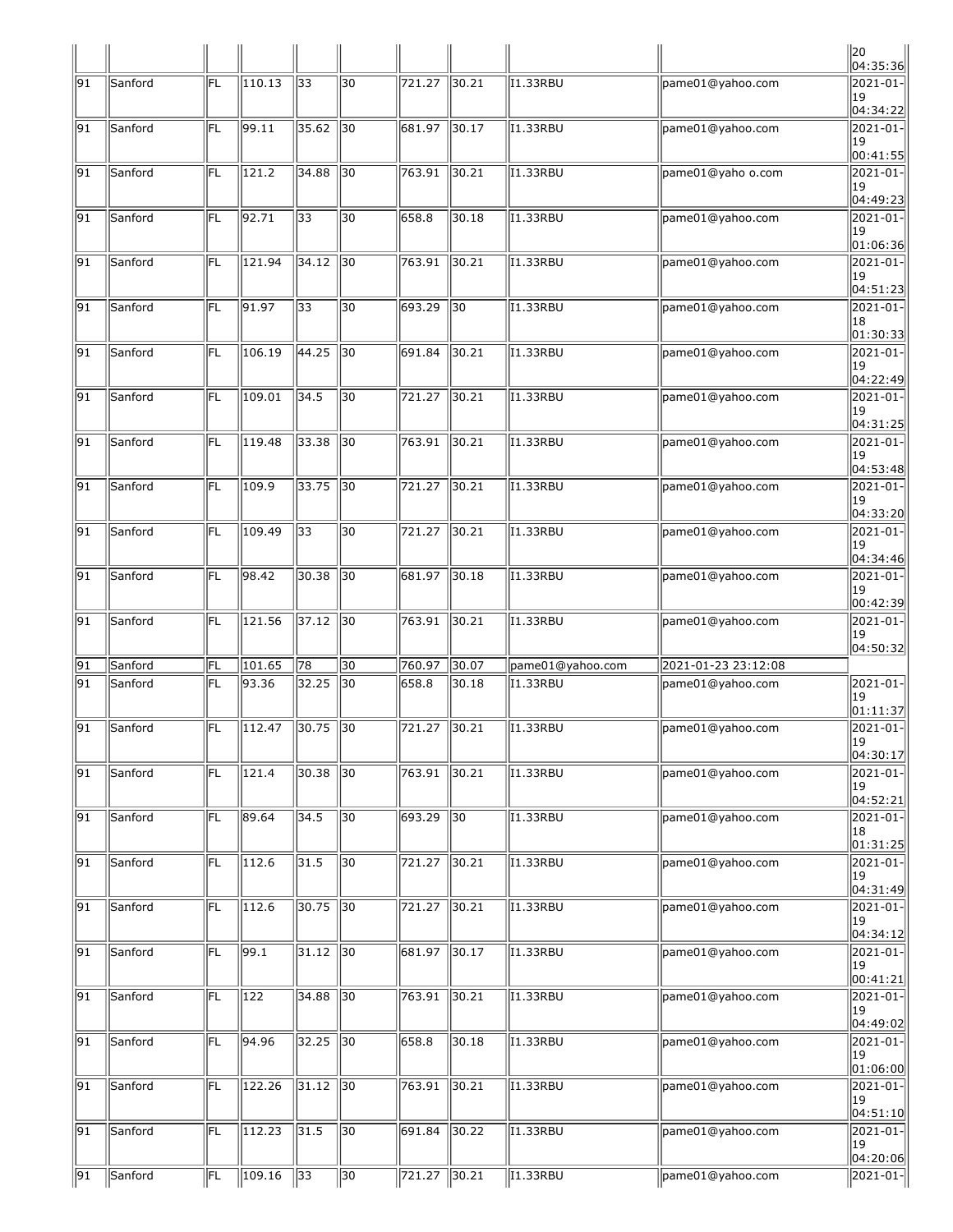|     |                      |      |                 |                  |                 |                     |                |                        |                           | $\parallel$ 19<br>04:31:15                     |
|-----|----------------------|------|-----------------|------------------|-----------------|---------------------|----------------|------------------------|---------------------------|------------------------------------------------|
| 91  | Sanford              | FL   | 123.34          | 33.38            | 30              | 763.91              | $\vert$ 30.21  | I1.33RBU               | pame01@yahoo.com          | 2021-01-<br>19<br>04:52:52                     |
| 91  | Sanford              | lfl  | 109.83          | 31.5             | 30              | 721.27              | 30.21          | I1.33RBU               | pame01@yahoo.com          | 2021-01-<br>19<br>04:33:00                     |
| 91  | Sanford              | FL   | 109.32          | 36.75            | $\sqrt{30}$     | 721.27              | 30.21          | 11.33RBU               | pame01@yahoo.com          | 2021-01-<br>19<br>04:34:39                     |
| 91  | Sanford              | FL   | 99.83           | 31.12            | $\sqrt{30}$     | 681.97              | 30.17          | II.33RBU               | pame01@yahoo.com          | 2021-01-<br>19<br>00:42:26                     |
| 91  | Sanford              | lfL. | 122.88          | 36.38            | $\parallel$ 30  | 763.91              | $\vert$ 30.21  | 11.33RBU               | pame01@yahoo.com          | 2021-01-<br>19<br>04:50:11                     |
| 91  | Sanford              | FL   | 101.98          | 66.38            | $\sqrt{30}$     | 760.97              | 30.07          | 11.33RBU               | pame01@yahoo.com          | 2021-01-<br>23<br>23:11:51                     |
| 91  | Sanford              | FL   | 93.95           | 32.25            | $\sqrt{30}$     | 658.8               | 30.18          | I1.33RBU               | pame01@yahoo.com          | 2021-01-<br>19<br>01:08:56                     |
| 91  | Sanford              | FL   | 121.31          | 37.88            | 30              | 763.91              | $\vert$ 30.21  | I1.33RBU               | pame01@yahoo.com          | 2021-01-<br>19<br> 04:51:57                    |
| 91  | Sanford              | FL   | 91.04           | $\overline{33}$  | 130             | 693.29              | $\sqrt{30}$    | 11.33RBU               | pame01@yahoo.com          | 2021-01-<br>18<br>01:31:15                     |
| 91  | Sanford              | lfL. | 73.79           | 45.75            | $\sqrt{30}$     | 721.27              | 30.21          | I1.33RBU               | pame01@yahoo.com          | 2021-01-<br>19<br>04:27:46                     |
| 91  | Sanford              | FL   | 109.04          | 30               | $\overline{30}$ | 721.27              | 30.21          | <b>I1.33RBU</b>        | pame01@yahoo.com          | 2021-01-<br>19<br>04:31:39                     |
| 91  | Sanford              | FL   | 111.84          | 33               | 30              | 721.27              | 30.21          | I1.33RBU               | pame01@yahoo.com          | 2021-01-<br>19<br>04:33:54                     |
| 91  | Sanford              | FL   | 100.25          | 30.38            | 30              | 681.97              | $\vert$ 30.17  | $\overline{11}$ .33RBU | pame01@yahoo.com          | 2021-01-<br>19<br>00:41:04                     |
| 91  | Sanford              | FL   | 121.95          | 30.38            | $\parallel$ 30  | $\overline{763.91}$ | 30.21          | II.33RBU               | pame01@yahoo.com          | 2021-01-<br> 19<br>04:48:41                    |
| 91  | Sanford              | FL   | 99.88           | 32.62            | $\sqrt{30}$     | 681.97              | 30.17          | I 1.33RBU              | pame01@yahoo.com          | 2021-01-<br> 19<br> 00:43:06                   |
| 91  | Sanford              | FL   | 121.98          | $30.38$ 30       |                 | 763.91 30.21        |                | I1.33RBU               | pame01@yahoo.com          | $ 2021 - 01 -$<br>19<br> 04:50:56              |
| 91  | Sanford              | FL   | 80.54           | $\overline{30}$  | 30              | 779.85              | 30.1           | I1.33RBU               | pame01@yahoo.com          | $ 2021 - 01 -$<br>24<br>03:38:43               |
| 91  | Sanford              | FL   | 92.98           | 31.5             | 30              | 658.8               | 30.18          | I1.33RBU               | pame01@yahoo.com          | 2021-01-<br> 19<br>01:12:55                    |
| 91  | Sanford              | FL   | $\sqrt{173.07}$ | $\overline{159}$ | $\overline{30}$ | 721.27              | 30.21          | <b>I1.33RBU</b>        | pame01@yahoo.com          | $2021 - 01$<br> 19<br>04:30:38                 |
| 91  | Sanford              | FL   | 123.05          | 31.88            | $\sqrt{30}$     | 763.91              | 30.21          | I1.33RBU               | pame01@yahoo.com          | $ 2021 - 01 -$<br>19<br>04:52:41               |
| 93  | <b>Valley City</b>   | ND.  | 157.26          | 33.75            | $\sqrt{30}$     | 912.04              | $\sqrt{28.18}$ | 11.33RBU               | techjeff@hotmail.com      | 2021-01-<br>20<br>16:04:00                     |
| 93  | Valley City          | ND   | 164.79          | 36               | 30              | 973.75              | $\vert$ 28.52  | I1.33RBU               | techjeff@hotmail.com      | $ 2021 - 01 -$<br>17<br>$\vert 15:31:38 \vert$ |
| 93  | <b>Valley City</b>   | ND   | 157.01          | $\overline{30}$  | $\overline{30}$ | 918                 | 28.89          | I1.33RBU               | techjeff@hotmail.com      | $ 2021 - 01 -$<br>19<br>13:59:00               |
| 100 | Mountlake<br>Terrace | WA   | $\sqrt{131.81}$ | $185.62$ 30      |                 | 905.79              | $\sqrt{29.73}$ | I1.33RBU               | jklotz77@comcast.net      | $2021 - 01$<br> 20<br>09:00:34                 |
| 101 | Austin               | TХ   | 144.59          | $\sqrt{31.5}$    | $\sqrt{25}$     | 1103.22 29.33       |                | 11.33RBU               | robertmaxpowell@gmail.com | $ 2021 - 01 -$<br>22                           |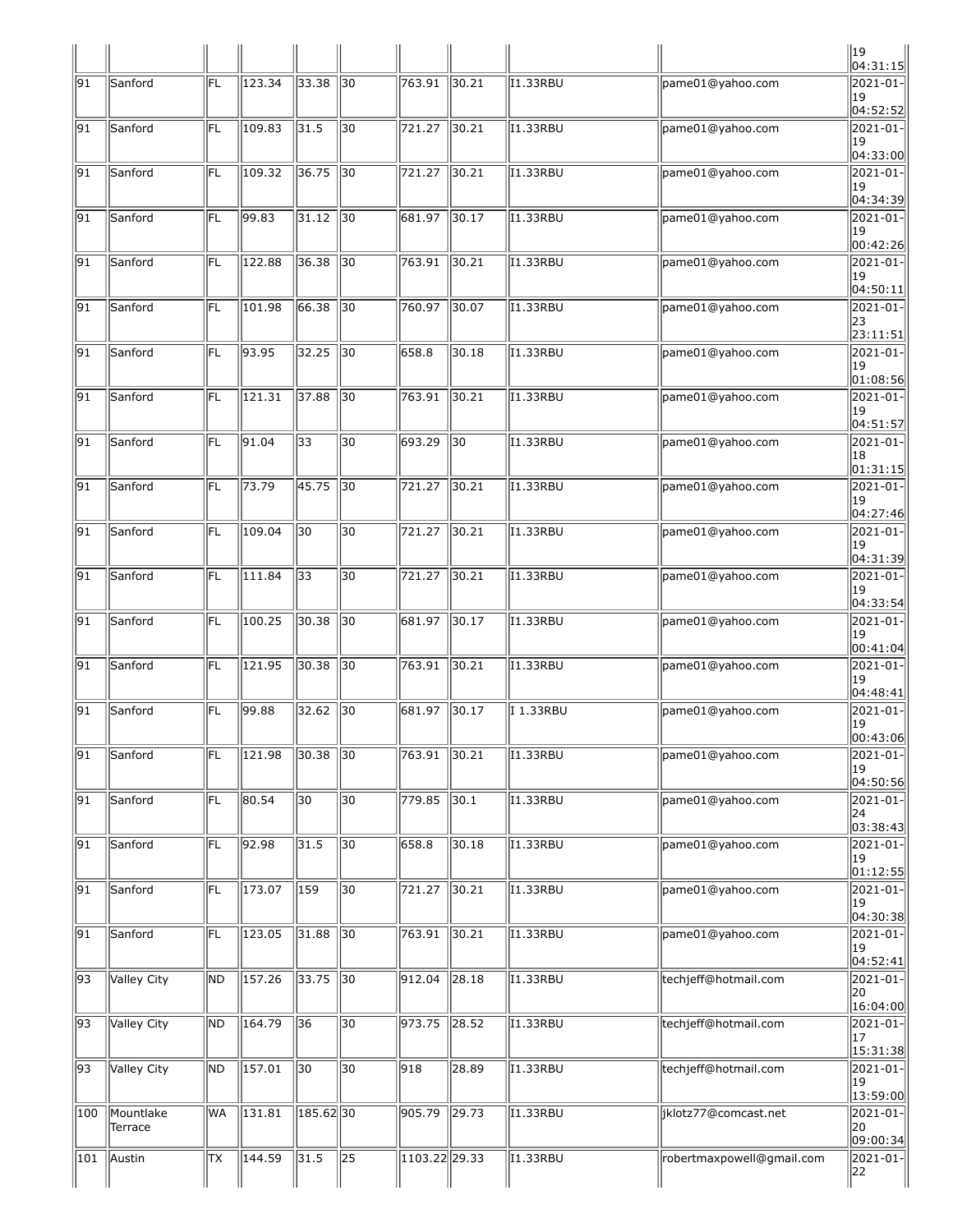|            |                              |                  |                          |                   |                               |                            |                |                                                                 |                           | 16:28:58                           |
|------------|------------------------------|------------------|--------------------------|-------------------|-------------------------------|----------------------------|----------------|-----------------------------------------------------------------|---------------------------|------------------------------------|
| 101        | Austin                       | ТX               | 141.91                   | 30                | $\overline{25}$               | $1121.43$ <sub>29.51</sub> |                | I1.33RBU                                                        | robertmaxpowell@gmail.com | 2021-01-<br>17<br>16:10:07         |
| 101        | Austin                       | ΙTΧ              | 143.9                    | 26.25             | $\sqrt{25}$                   | 1103.22 29.33              |                | I1.33RBU                                                        | robertmaxpowell@gmail.com | 2021-01-<br>22<br>16:28:10         |
| 101        | Austin                       | ТX               | 144.76                   | 31.5              | 25                            | 1103.22 29.33              |                | I1.33RBU                                                        | robertmaxpowell@gmail.com | 2021-01-<br>22                     |
| 113        | Chapleau<br><b>Ontario</b>   | <b>CN</b>        | 223.74                   | 29.25             | 29                            | 737.17                     | 28.65          | 11.33RBU                                                        | chaexpress@sympatico.ca   | 16:30:33 <br>2021-01-<br>24        |
| 134        | Raceview QLD                 | <b>AU</b>        | 164.35                   | 33.75             | $\sqrt{30}$                   | 900.21                     | 29.78          | I1.33RBU                                                        | gwheeler60@bigpond.com    | 10:31:33 <br>$2021 - 01$<br>22     |
| 134        | Raceview QLD                 | <b>JAU</b>       | 164.95                   | 30.75             | $\sqrt{30}$                   | 900.21                     | 29.79          | I1.33RBU                                                        | gwheeler60@bigpond.com    | 05:02:36 <br>2021-01-<br> 22       |
| 134        | Raceview QLD                 | <b>AU</b>        | 165.34                   | 34.5              | 30                            | 900.21                     | 29.79          | $\overline{11}$ .33RBU                                          | gwheeler60@bigpond.com    | 04:59:43 <br>2021-01-<br>22        |
| 134        | Raceview QLD                 | <b>AU</b>        | 164.19                   | 35.25             | $\parallel$ 30                | 900.21                     | 29.79          | I1.33RBU                                                        | gwheeler60@bigpond.com    | 05:01:37<br>2021-01-<br>22         |
| 134        | Raceview QLD                 | lau              | 164.9                    | 30.75             | $\overline{30}$               | $\frac{1}{900.21}$         | $\sqrt{29.79}$ | 11.33RBU                                                        | gwheeler60@bigpond.com    | 05:03:50 <br>2021-01-<br>22        |
| 134        | Raceview QLD                 | <b>AU</b>        | 164.46                   | $\overline{30}$   | $\overline{30}$               | 900.21                     | 29.79          | <b>I1.33RBU</b>                                                 | gwheeler60@bigpond.com    | 04:58:34 <br>2021-01-<br>22        |
| 134        | Raceview QLD                 | <b>AU</b>        | $163.85 <$ 32.25<br>/td> |                   | 130                           | 900.21                     | 29.78          | I1.33RBU                                                        | gwheeler60@bigpond.com    | 05:00:21<br>2021-01-<br>22         |
| 134        | Raceview QLD                 | <b>AU</b>        | 163.43                   | 30                | 30                            | 900.21                     | 29.78          | $\overline{11}$ .33RBU                                          | gwheeler60@bigpond.com    | 05:02:25 <br>2021-01-<br>22        |
| 134        | Raceview QLD                 | <b>AU</b>        | 164.32                   | 35.25             | $\parallel$ 30                | 900.21                     | 29.78          | I1.33RBU                                                        | gwheeler60@bigpond.com    | 04:59:29 <br>2021-01-<br>22        |
| 134        | Raceview QLD                 | lau              | 164.21                   | $\sqrt{31.5}$     | 30                            | 900.21                     | 29.78          | 11.33RBU                                                        | gwheeler60@bigpond.com    | 05:01:23<br>2021-01-<br>22         |
| 134        | Raceview QLD                 | <b>AU</b>        | 164.09                   | 33.75             | $\sqrt{30}$                   | 900.21                     | 29.79          | <b>I1.33RBU</b>                                                 | gwheeler60@bigpond.com    | 05:03:40 <br>$2021 - 01 -$         |
|            | 134 Raceview QLD             |                  | $\sqrt{AU}$ 165.08 30<   |                   | $\sqrt{30}$                   | $900.21$ 29.78             |                | <b>I1.33RBU</b>                                                 | gwheeler60@bigpond.com    | 22<br> 05:00:07 <br>2021-01-       |
| 134        | Raceview QLD                 | <b>AU</b>        | 164.91                   | $ $ /td><br>  30  | 30                            | 900.21                     | 29.79          | I1.33RBU                                                        | gwheeler60@bigpond.com    | 22<br> 05:02:11 <br>2021-01-       |
| 134        | Raceview QLD                 | <b>AU</b>        | 163.83                   | 31.5              | $\overline{30}$               | 900.21                     | 29.79          | I1.33RBU                                                        | gwheeler60@bigpond.com    | 22<br> 04:59:05 <br>$ 2021 - 01 -$ |
| 134        | Raceview QLD                 | <b>JAU</b>       | 163.99                   | 30                | $\overline{30}$               | 900.21                     | 29.78          | 11.33RBU                                                        | gwheeler60@bigpond.com    | 22<br>05:01:12<br>$ 2021 - 01 -$   |
| 134        | Raceview QLD                 | ∣la∪             | 164.34                   | $\vert$ 31.5      | 30                            | 900.21                     | 29.78          | I1.33RBU                                                        | gwheeler60@bigpond.com    | 22<br>05:03:26<br>$ 2021 - 01 -$   |
|            |                              |                  |                          |                   |                               |                            |                |                                                                 |                           | 22<br> 04:59:49                    |
| 134<br>134 | Raceview QLD<br>Raceview QLD | AU<br><b>JAU</b> | 164.8<br>163.14          | 31.5<br>33.75     | $\sqrt{30}$<br>$\parallel$ 30 | 29.79<br>900.21            | 29.78          | [1.33RBU gwheeler60@bigpond.com 2021-01-22 05:01:47<br>I1.33RBU | gwheeler60@bigpond.com    | 2021-01-<br>22                     |
| 134        | Raceview QLD                 | <b>AU</b>        | 164.54                   | 30.75             | $\sqrt{30}$                   | 900.21                     | 29.79          | 11.33RBU                                                        | gwheeler60@bigpond.com    | 04:58:51<br>2021-01-<br>22         |
| 143        | Jonesboro                    | AR.              | 255.75                   | $65.62$ 30        |                               | 704.94                     | 29.92          | 11.33RBU                                                        | uforia@suddenlink.net     | 05:00:38 <br>$ 2021 - 01 -$<br>23  |
| 143        | Jonesboro                    | AR               | 257.37                   | 71.62   30        |                               | 694.54                     | 29.76          | I1.33RBU                                                        | uforia@suddenlink.net     | 19:33:47<br>$ 2021 - 01 -$<br>18   |
| 143        | Jonesboro                    | AR               | 250.77                   | $\sqrt{71.25}$ 30 |                               | 700.21                     | 29.94          | <b>I1.33RBU</b>                                                 | uforia@suddenlink.net     | 23:15:34<br>$2021 - 01$<br>23      |